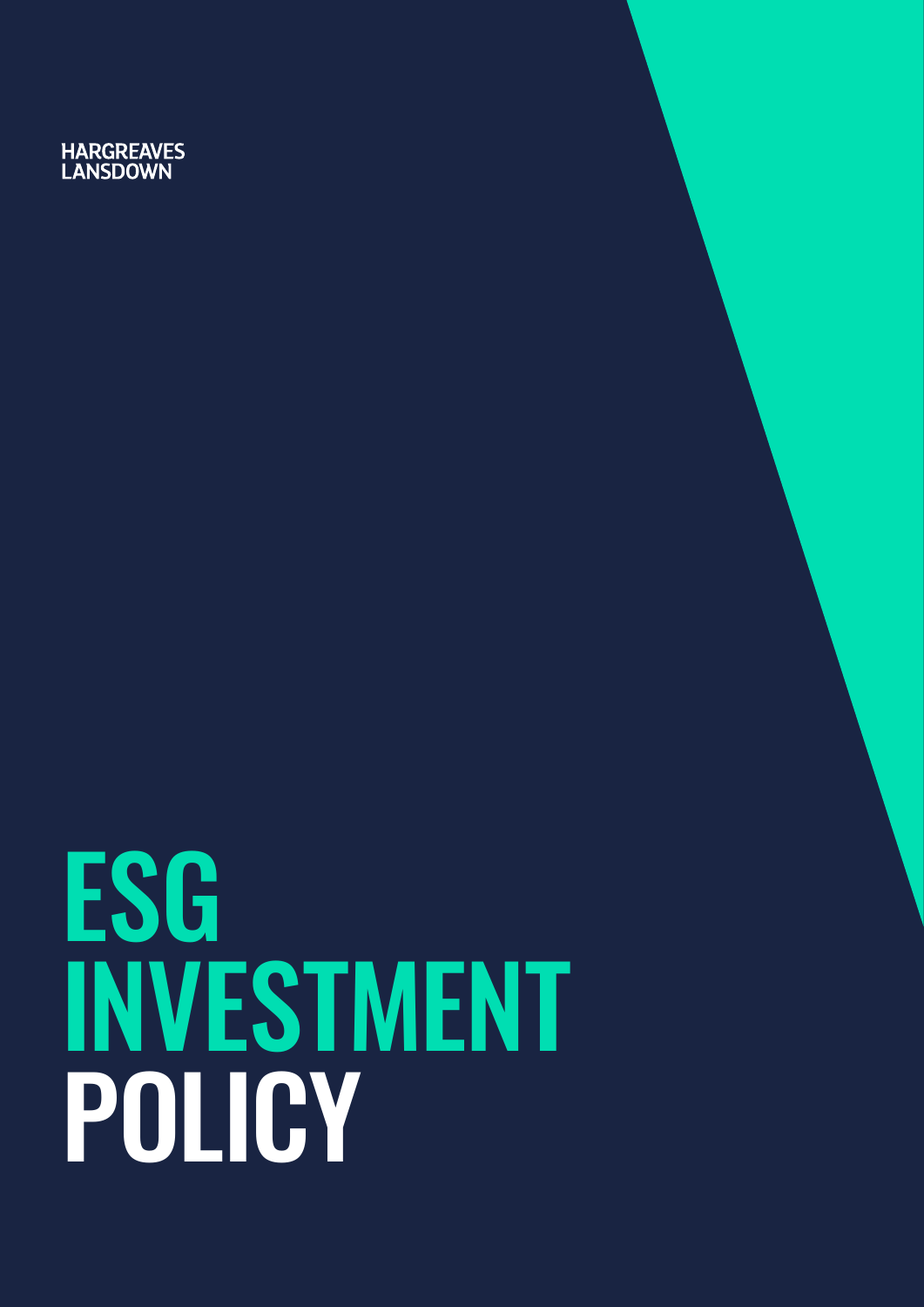## INTRODUCTION

Guided by our purpose and values, our goal is to do the right thing as a leading FTSE 100 financial services company, for our clients, for our colleagues and for the community.

The umbrella term of Environmental, Social and Governance ("ESG") sets out the core values of sustainability and can be used to optimise emerging opportunities and minimise risks. For HL this includes, but is not limited to:

| <b>Environmental Factors</b>             | <b>Social Factors</b>                              | <b>Governance Factors</b>                   |
|------------------------------------------|----------------------------------------------------|---------------------------------------------|
| Climate change                           | Human rights                                       | Bribery and corruption<br>٠                 |
| Resource depletion                       | Diversity and inclusion                            | Remuneration<br>$\bullet$                   |
| Waste                                    | Modern slavery                                     | Board diversity<br>٠                        |
| Biodiversity                             | Employee training                                  | and structure                               |
| Pollution                                | Community engagement                               | Tax strategy<br>$\bullet$                   |
| Deforestation                            | Health and safety                                  | Transparency around<br>governance reporting |
| Supply chain and use<br>of third parties | Pay and reward including<br>Executive compensation | Supply chain                                |

We see ESG as an additional form of due diligence which allows investors to assess and understand the impacts their investments have on the environment and society, and how well the businesses into which they invest are governed.

This policy sets the requirements to ensure that HL considers core ESG factors in our investment decision making as well as identifying and mitigating potential risks to our clients. Not only will this allow us to build a resilient future for all but embedding ESG into long-term decision making supports good risk management.